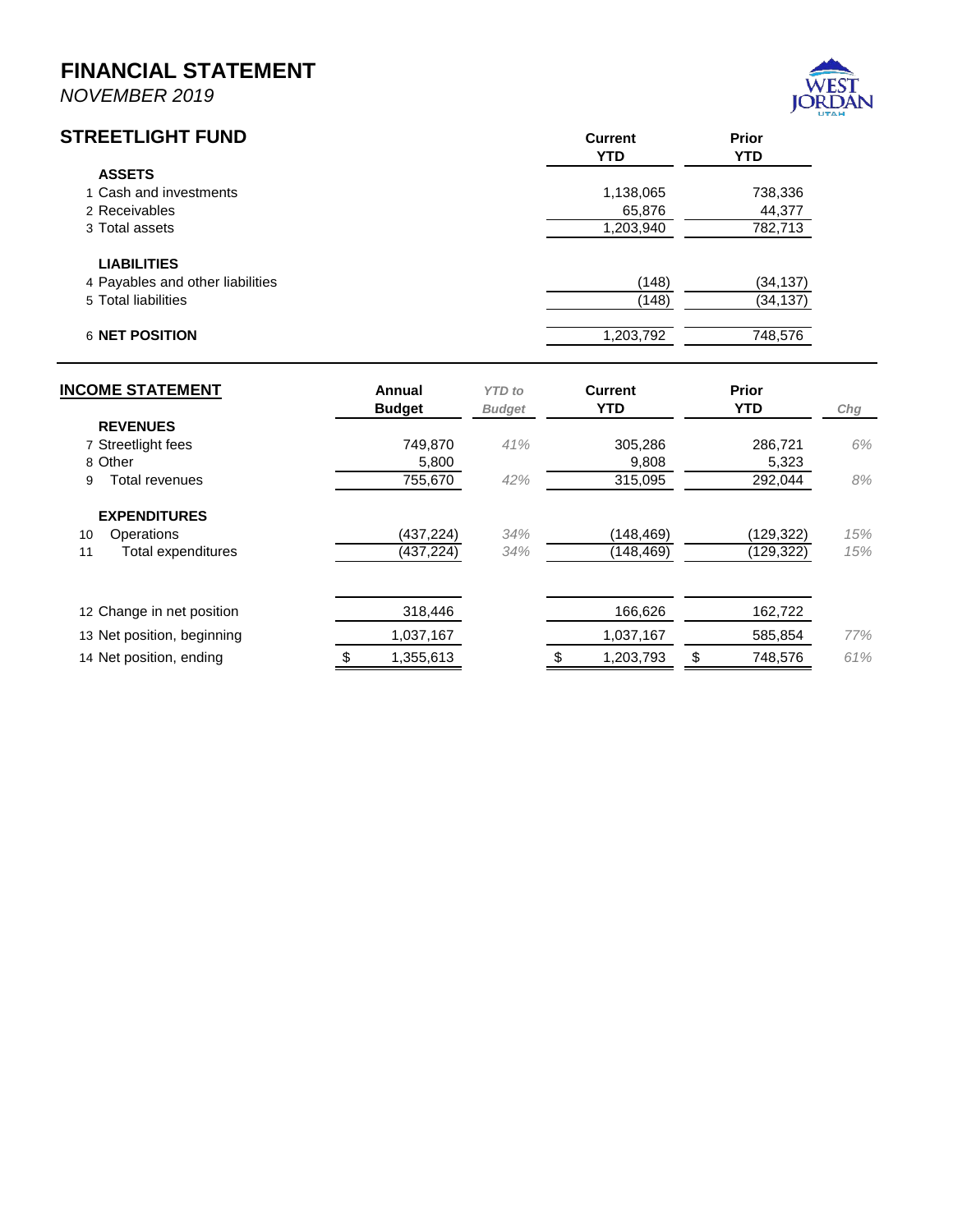## **FINANCIAL STATEMENT**

*NOVEMBER 2019*



| <b>FLEET MANAGEMENT FUND</b>        | <b>Current</b> | uı.<br><b>Prior</b> |
|-------------------------------------|----------------|---------------------|
|                                     | <b>YTD</b>     | <b>YTD</b>          |
| <b>ASSETS</b>                       |                |                     |
| 1 Cash and investments              | 4,682,663      | 5,937,622           |
| 2 Restricted cash                   | 1,237,558      |                     |
| 3 Inventory                         | 39,265         | 39,265              |
| 4 Receivables                       |                |                     |
| 5 Capital assets, net               | 5,550,947      | 6,079,097           |
| 6 Total assets                      | 11,510,433     | 12,055,985          |
| <b>LIABILITIES</b>                  |                |                     |
| 7 Payables and other liabilities    | (292, 398)     | (304, 532)          |
| 8 Capital lease payable             | (3,850,018)    | (4,551,005)         |
| 9 Pension payables                  | (71, 867)      |                     |
| 10 Total liabilities                | (4,214,283)    | (4,855,537)         |
| <b>NET POSITION</b>                 |                |                     |
| 11 Net investment, capital assets 1 | 1,700,928      | 1,528,092           |
| 12 Net position                     | 5,595,222      | 5,672,355           |
| 13 Total net position               | 7,296,150      | 7,200,447           |

| <b>REVENUES</b><br>14 Charges for service<br>4,407,015<br>42%<br>1,831,584<br>1,653,556<br>15 Sale of assets<br>350,000<br>11%<br>89,018<br>39,176<br>16 Other<br>80,000<br>72%<br>57,263<br>55,380<br>135%<br>17 Lease proceeds<br>675,000<br>912,311<br>1,797,954<br>5,512,015<br>52%<br>2,840,334<br><b>Total revenues</b><br>18<br><b>EXPENDITURES</b><br>(675, 811)<br>42%<br>19 Personnel<br>(284, 981)<br>(283, 683)<br>20 Operations<br>(1,784,810)<br>37%<br>(664, 325)<br>(367, 201)<br>21 Shared services<br>(3,340)<br>60%<br>(740, 728)<br>22 Long-term debt principal<br>(1,446,437)<br>(861, 899)<br>23 Long-term debt interest & fees<br>(3,907,058)<br>(1, 811, 205)<br>(1, 394, 953)<br><b>Total expenditures</b><br>46%<br>24<br><b>CAPITAL OUTLAY</b><br>(1,631,710)<br>65%<br>(1,055,013)<br>25 Capital<br>(870, 315)<br>26 Other capital<br>(17, 783)<br>(1,631,710)<br>65%<br>(1,055,013)<br>Total capital outlay<br>(888,098)<br>27<br><b>OTHER (NON-CASH)</b><br>28 Depreciation<br><b>Total other</b><br>29<br>30 Change in net position<br>(25, 885)<br>(485, 097)<br>(26, 753)<br>7,322,035<br>7,322,035<br>7,685,544<br>31 Net position, beginning<br>32 Net position, ending<br>7,295,282<br>7,296,150<br>\$<br>7,200,447 | <b>INCOME STATEMENT</b> | Annual<br><b>Budget</b> | <b>YTD</b> to<br><b>Budget</b> | <b>Current</b><br><b>YTD</b> | <b>Prior</b><br><b>YTD</b> | Chg     |
|---------------------------------------------------------------------------------------------------------------------------------------------------------------------------------------------------------------------------------------------------------------------------------------------------------------------------------------------------------------------------------------------------------------------------------------------------------------------------------------------------------------------------------------------------------------------------------------------------------------------------------------------------------------------------------------------------------------------------------------------------------------------------------------------------------------------------------------------------------------------------------------------------------------------------------------------------------------------------------------------------------------------------------------------------------------------------------------------------------------------------------------------------------------------------------------------------------------------------------------------------------|-------------------------|-------------------------|--------------------------------|------------------------------|----------------------------|---------|
|                                                                                                                                                                                                                                                                                                                                                                                                                                                                                                                                                                                                                                                                                                                                                                                                                                                                                                                                                                                                                                                                                                                                                                                                                                                         |                         |                         |                                |                              |                            |         |
|                                                                                                                                                                                                                                                                                                                                                                                                                                                                                                                                                                                                                                                                                                                                                                                                                                                                                                                                                                                                                                                                                                                                                                                                                                                         |                         |                         |                                |                              |                            | 11%     |
|                                                                                                                                                                                                                                                                                                                                                                                                                                                                                                                                                                                                                                                                                                                                                                                                                                                                                                                                                                                                                                                                                                                                                                                                                                                         |                         |                         |                                |                              |                            | $-56%$  |
|                                                                                                                                                                                                                                                                                                                                                                                                                                                                                                                                                                                                                                                                                                                                                                                                                                                                                                                                                                                                                                                                                                                                                                                                                                                         |                         |                         |                                |                              |                            |         |
|                                                                                                                                                                                                                                                                                                                                                                                                                                                                                                                                                                                                                                                                                                                                                                                                                                                                                                                                                                                                                                                                                                                                                                                                                                                         |                         |                         |                                |                              |                            |         |
|                                                                                                                                                                                                                                                                                                                                                                                                                                                                                                                                                                                                                                                                                                                                                                                                                                                                                                                                                                                                                                                                                                                                                                                                                                                         |                         |                         |                                |                              |                            | 58%     |
|                                                                                                                                                                                                                                                                                                                                                                                                                                                                                                                                                                                                                                                                                                                                                                                                                                                                                                                                                                                                                                                                                                                                                                                                                                                         |                         |                         |                                |                              |                            |         |
|                                                                                                                                                                                                                                                                                                                                                                                                                                                                                                                                                                                                                                                                                                                                                                                                                                                                                                                                                                                                                                                                                                                                                                                                                                                         |                         |                         |                                |                              |                            | 0%      |
|                                                                                                                                                                                                                                                                                                                                                                                                                                                                                                                                                                                                                                                                                                                                                                                                                                                                                                                                                                                                                                                                                                                                                                                                                                                         |                         |                         |                                |                              |                            | 81%     |
|                                                                                                                                                                                                                                                                                                                                                                                                                                                                                                                                                                                                                                                                                                                                                                                                                                                                                                                                                                                                                                                                                                                                                                                                                                                         |                         |                         |                                |                              |                            | $-100%$ |
|                                                                                                                                                                                                                                                                                                                                                                                                                                                                                                                                                                                                                                                                                                                                                                                                                                                                                                                                                                                                                                                                                                                                                                                                                                                         |                         |                         |                                |                              |                            | 16%     |
|                                                                                                                                                                                                                                                                                                                                                                                                                                                                                                                                                                                                                                                                                                                                                                                                                                                                                                                                                                                                                                                                                                                                                                                                                                                         |                         |                         |                                |                              |                            |         |
|                                                                                                                                                                                                                                                                                                                                                                                                                                                                                                                                                                                                                                                                                                                                                                                                                                                                                                                                                                                                                                                                                                                                                                                                                                                         |                         |                         |                                |                              |                            | 30%     |
|                                                                                                                                                                                                                                                                                                                                                                                                                                                                                                                                                                                                                                                                                                                                                                                                                                                                                                                                                                                                                                                                                                                                                                                                                                                         |                         |                         |                                |                              |                            |         |
|                                                                                                                                                                                                                                                                                                                                                                                                                                                                                                                                                                                                                                                                                                                                                                                                                                                                                                                                                                                                                                                                                                                                                                                                                                                         |                         |                         |                                |                              |                            | 21%     |
|                                                                                                                                                                                                                                                                                                                                                                                                                                                                                                                                                                                                                                                                                                                                                                                                                                                                                                                                                                                                                                                                                                                                                                                                                                                         |                         |                         |                                |                              |                            |         |
|                                                                                                                                                                                                                                                                                                                                                                                                                                                                                                                                                                                                                                                                                                                                                                                                                                                                                                                                                                                                                                                                                                                                                                                                                                                         |                         |                         |                                |                              |                            |         |
|                                                                                                                                                                                                                                                                                                                                                                                                                                                                                                                                                                                                                                                                                                                                                                                                                                                                                                                                                                                                                                                                                                                                                                                                                                                         |                         |                         |                                |                              |                            |         |
|                                                                                                                                                                                                                                                                                                                                                                                                                                                                                                                                                                                                                                                                                                                                                                                                                                                                                                                                                                                                                                                                                                                                                                                                                                                         |                         |                         |                                |                              |                            |         |
|                                                                                                                                                                                                                                                                                                                                                                                                                                                                                                                                                                                                                                                                                                                                                                                                                                                                                                                                                                                                                                                                                                                                                                                                                                                         |                         |                         |                                |                              |                            |         |
|                                                                                                                                                                                                                                                                                                                                                                                                                                                                                                                                                                                                                                                                                                                                                                                                                                                                                                                                                                                                                                                                                                                                                                                                                                                         |                         |                         |                                |                              |                            |         |
|                                                                                                                                                                                                                                                                                                                                                                                                                                                                                                                                                                                                                                                                                                                                                                                                                                                                                                                                                                                                                                                                                                                                                                                                                                                         |                         |                         |                                |                              |                            | $-95%$  |
|                                                                                                                                                                                                                                                                                                                                                                                                                                                                                                                                                                                                                                                                                                                                                                                                                                                                                                                                                                                                                                                                                                                                                                                                                                                         |                         |                         |                                |                              |                            | $-5%$   |
|                                                                                                                                                                                                                                                                                                                                                                                                                                                                                                                                                                                                                                                                                                                                                                                                                                                                                                                                                                                                                                                                                                                                                                                                                                                         |                         |                         |                                |                              |                            | 1%      |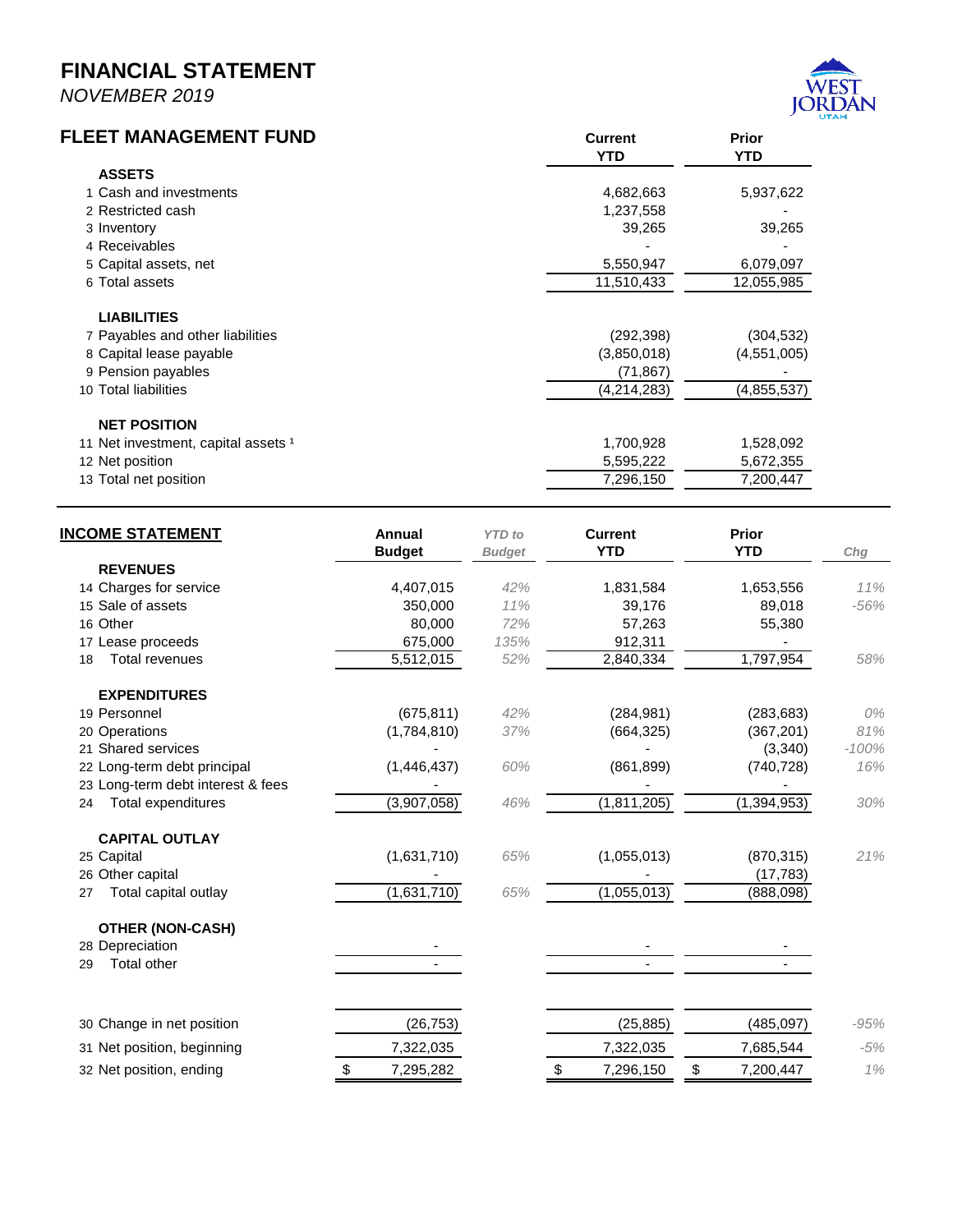## **FINANCIAL STATEMENT**

*NOVEMBER 2019*



| IT INFRASTRUCTURE FUND             | <b>Current</b><br><b>YTD</b> | <b>Prior</b><br><b>YTD</b> |  |
|------------------------------------|------------------------------|----------------------------|--|
| <b>ASSETS</b>                      |                              |                            |  |
| 1 Cash and investments             | 1,337,002                    | 1,144,761                  |  |
| 2 Capital assets, net              | 197,828                      | 245,899                    |  |
| 3 Total assets                     | 1,534,830                    | 1,390,660                  |  |
| <b>LIABILITIES</b>                 |                              |                            |  |
| 4 Payables and other liabilities   | (6, 595)                     | (2,517)                    |  |
| 5 Total liabilities                | (6, 595)                     | (2,517)                    |  |
| <b>NET POSITION</b>                |                              |                            |  |
| 6 Net investment, capital assets 1 | 197,828                      | 245,899                    |  |
| 7 Net position                     | 1,330,408                    | 1,142,244                  |  |
| 8 Total net position               | 1,528,235                    | 1,388,143                  |  |

| <b>INCOME STATEMENT</b>      | Annual<br><b>Budget</b> | <b>YTD</b> to<br><b>Budget</b> | <b>Current</b><br><b>YTD</b> | <b>Prior</b><br><b>YTD</b> | Chg    |
|------------------------------|-------------------------|--------------------------------|------------------------------|----------------------------|--------|
| <b>REVENUES</b>              |                         |                                |                              |                            |        |
| 9 Assessments                | 330,000                 | 42%                            | 137,500                      | 137,500                    | 0%     |
| 10 Other                     |                         |                                | 11,488                       | 9,326                      |        |
| Total revenues<br>11         | 330,000                 | 45%                            | 148,988                      | 146,826                    | 1%     |
| <b>EXPENDITURES</b>          |                         |                                |                              |                            |        |
| 12 IT Infrstructure          | (330,000)               | 9%                             | (31, 162)                    | (96, 661)                  | $-68%$ |
| 13 Depreciation              |                         |                                |                              |                            |        |
| Total expenditures<br>14     | (330,000)               | 9%                             | (31, 162)                    | (96, 661)                  | $-68%$ |
| <b>TRANSFERS</b>             |                         |                                |                              |                            |        |
| 15 Transfers in              |                         |                                |                              |                            |        |
| 16 Transfers out             |                         |                                |                              |                            |        |
| <b>Total transfers</b><br>17 |                         |                                |                              |                            |        |
| 18 Change in net position    |                         |                                | 117,826                      | 50,165                     | 135%   |
| 19 Net position, beginning   | 1,410,409               |                                | 1,410,409                    | 1,337,978                  | 5%     |
| 20 Net position, ending      | 1,410,409<br>\$         |                                | 1,528,235                    | \$<br>1,388,143            | 10%    |